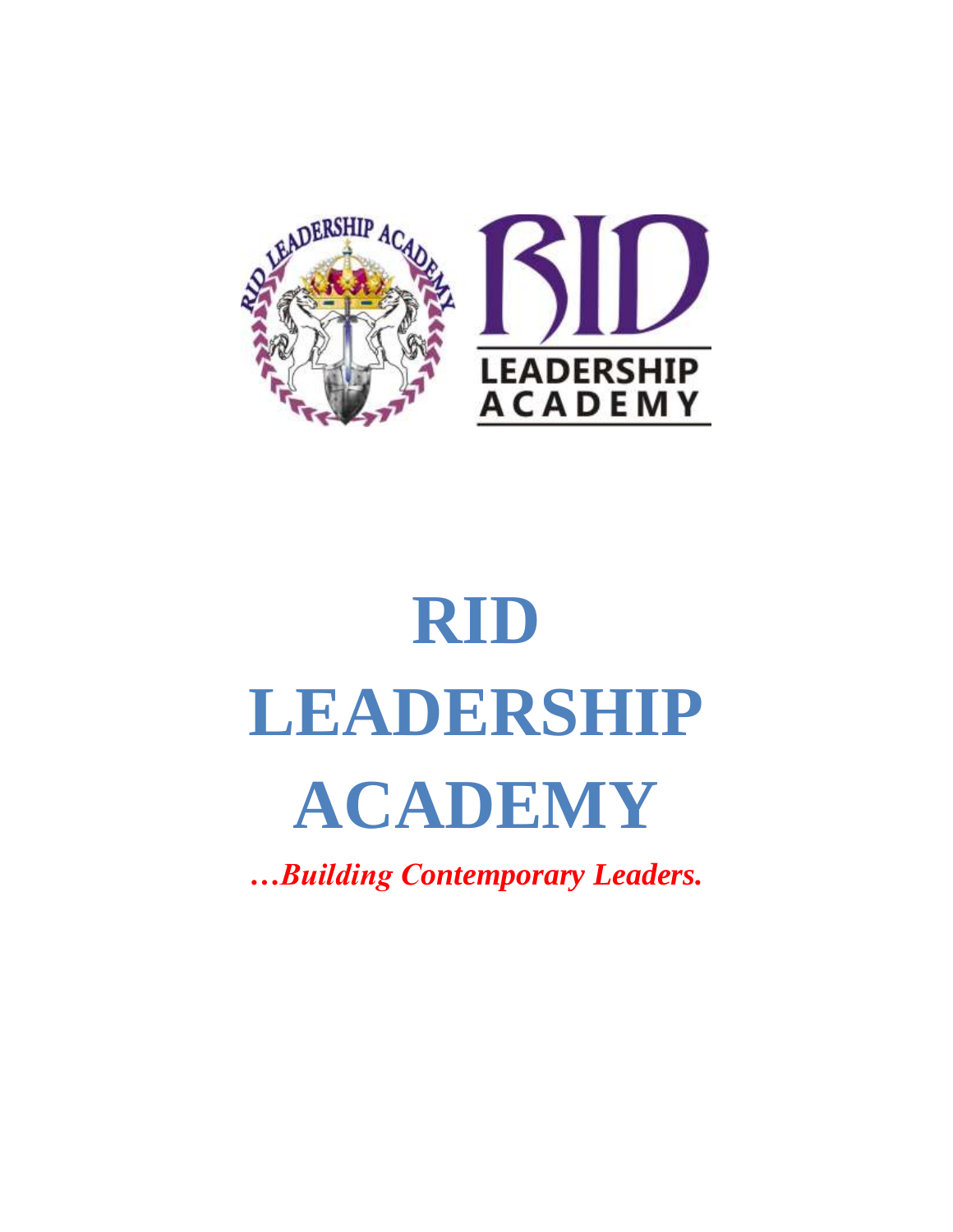#### **Introduction**

**Rid Leadership Academy** is a Centre for Contemporary Leadership Development. We train Career persons, Ministers and Students in Capacity and Character development. RID Leadership Academy is Building Contemporary Leaders who are proffering and implementing solutions to emerging needs of humanity in various fields of influence.

## **What is Unique about RID Leadership Academy?**

- Training is by Correspondence, so distance is not a barrier.
- Online Training and Assessments are available options.
- Trainings are convenient for Career persons, Students and Ministers. You Register by ordering for the Training Pack of your choice and the Training Option that suites you.
- Training Materials come in various formats. They include; Hard copy, Electronic copy, Audio and Video formats.
- All registered students of RID Leadership Academy are a part of **Deji David Mentorship Scheme (DDMS),** and therefore have access to direct Mentorship from all Facilitators and Trainers at RID Leadership Academy. **DDMS** holds periodically as Leadership Seminars, which gives students one on one session with Facilitators. **DDMS** is also streamed live for students who are unable to be at the venue.
- Students can Enrol for our Leadership Training at any of the three Semester at any time of the year.
- We run a world class curriculum that will empower you for global impact and dominion.

## **Courses at Rid Leadership Academy**

Our Leadership Training incorporates Career/Capacity Development with Spiritual Maturity. The following Colleges offer courses from which students are required to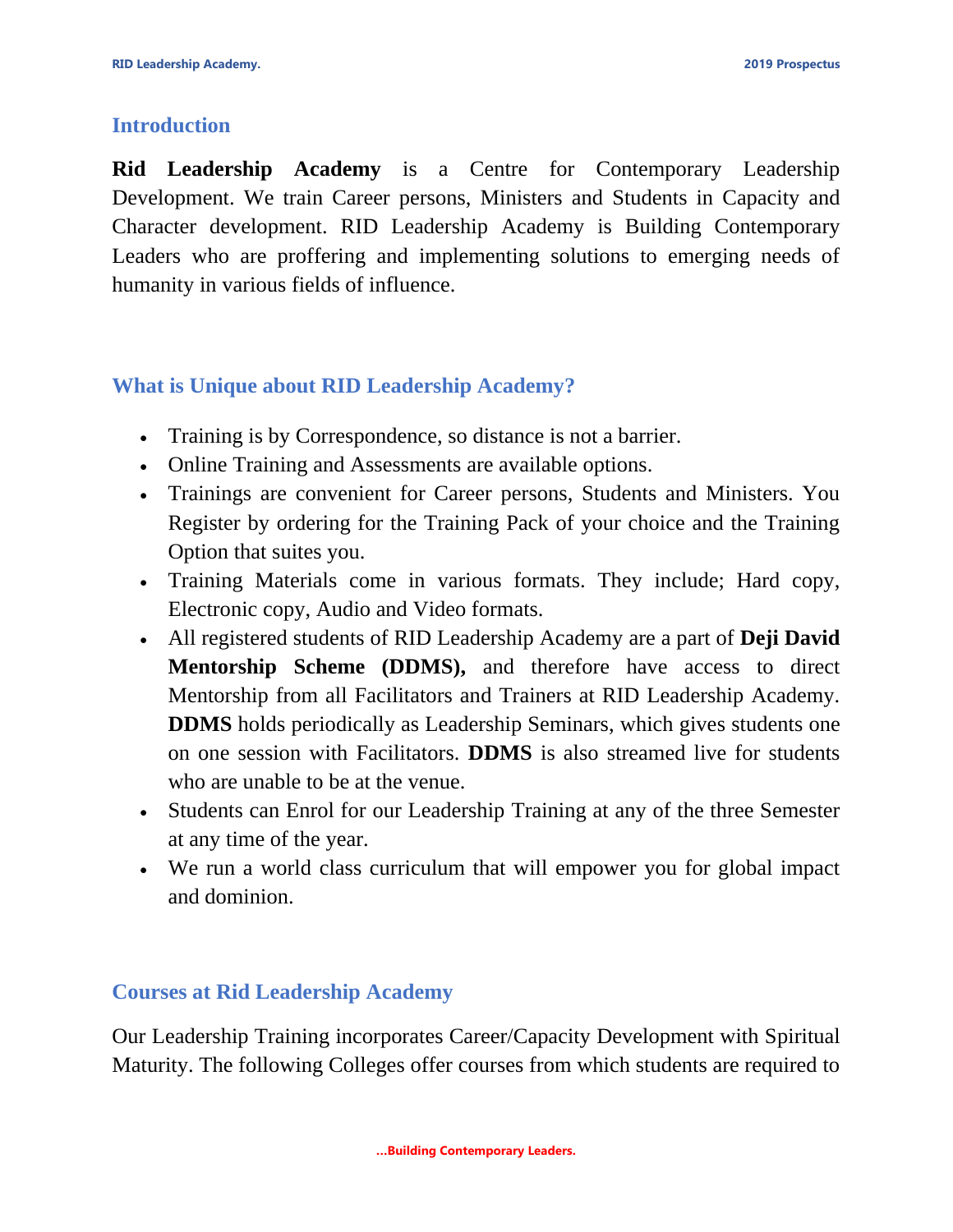choose options, depending on different interests, passion and career choices. **Courses include;**

- **Contemporary Leadership Development**
- **Information and Communication Technology**
- **Entrepreneur and Financial Intelligence**
- **Excellence in Marriage and Family**
- **Writing and Publishing**
- **Politics and National Leadership**
- **Missions**
- **Multimedia**

## **Schools/Training Levels**

We run a yearly Leadership Calendar, comprising of three schools/semesters. Each School/Semester runs for about three months each. These semesters are;

- **School of Peak Leadership,**
- **School of Refining Gifts, and**
- **School of Unlimited Impact.**

## **FIRST SEMESTER: School of Peak Leadership**

Courses include:

- Contemporary Leadership Development I: Compulsory
- Entrepreneurship  $& Financial Intelligence$  I: Compulsory
- **Information and Communications Technology: Elective**

## **Resumption/Leadership Conference: 23rd Feb 2019**

- *Theme: The Contemporary Leader*  $\mathbf{Resistration:}$  $23<sup>rd</sup>$  **Feb** –  $3<sup>rd</sup>$  **April 2019 DDMS: 23rd Mar 2019**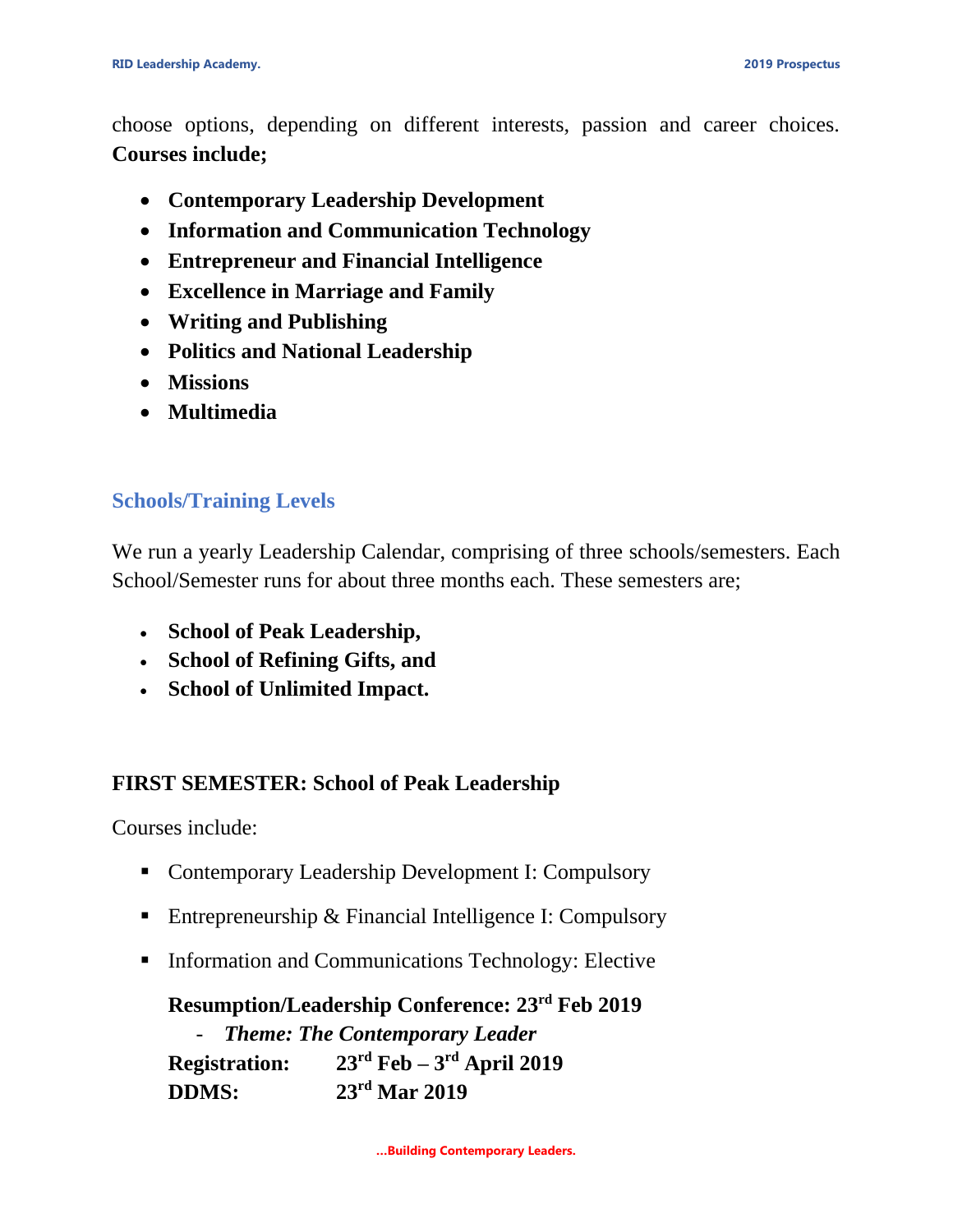| Test:               | $25^{\text{th}} - 27^{\text{th}}$ March 2019 |
|---------------------|----------------------------------------------|
| <b>Examination:</b> | $8^{th}$ - $11^{th}$ April 2019              |
| <b>Vacation:</b>    | $12th$ April 2019                            |

• **NOTE:** Make-up Tests and Late Submission of Tests attract a penalty of #1000 only. Request for Make-up Test can be made by sending an email. This is applicable only to students who miss the Main or previous Tests.

## **SECOND SEMESTER: School of Refining Gifts**

Courses include:

- Contemporary Leadership Development II: Compulsory
- Writing and Publishing: Compulsory
- Excellence in Marriage and Family: Compulsory

| <b>Resumption/DDMS:</b> | $17th$ June 2019 |
|-------------------------|------------------|
|-------------------------|------------------|

|                      | - Theme: Leading in Competitive Environment |
|----------------------|---------------------------------------------|
| <b>Registration:</b> | $17th$ June – $24th$ July 2019              |
| <b>DDMS:</b>         | 27 <sup>th</sup> July 2019                  |
| Test:                | $29^{th} - 31^{st}$ July 2019               |
| <b>Examination:</b>  | $12^{th}$ - $15^{th}$ Aug 2019              |
| <b>Vacation:</b>     | $16th$ Aug 2019                             |

 **NOTE:** Students who are successful in the First Semester Courses are eligible to Register for Second Semester Courses.

# **THIRD SEMESTER: School of Unlimited Impact**

Courses include:

- Contemporary Leadership Development III: Compulsory
- Multimedia: Compulsory
- **Missions: Compulsory**
- Politics and National Development: Elective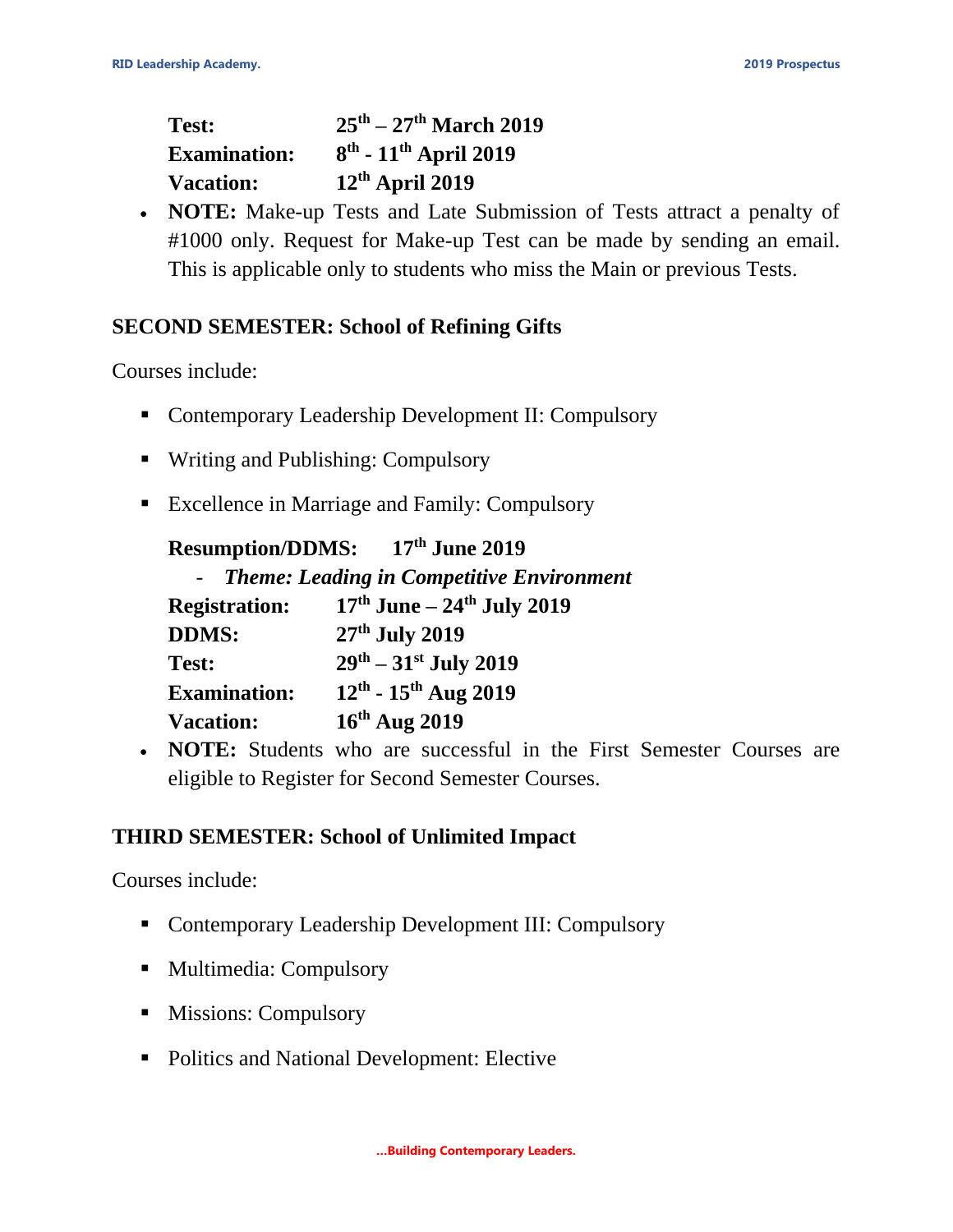| <b>Resumption/DDMS:</b> | $7th$ Oct 2019                              |
|-------------------------|---------------------------------------------|
|                         | <b>Theme: Leading Without Borders</b>       |
| <b>Registration:</b>    | $7th$ Oct – $20th$ Nov 2019                 |
| <b>Test:</b>            | $11^{th} - 13^{th}$ Nov 2019                |
| <b>Examination:</b>     | $25^{th}$ - $28^{th}$ Aug 2019              |
| <b>Vacation:</b>        | 29th Nov 2019                               |
| <b>Graduation:</b>      | $11^{\text{th}} - 14^{\text{th}}$ Dec 2019. |

• **NOTE:** Students who are successful in the Second Semester Courses are eligible to Register for Third Semester Courses.

#### **Cost of Training and Materials**

**A non-refundable Registration Fee of #3000 is made along with the cost of Training Materials you choose as your option.** Training Materials options include;

- **Hardcopy Training Materials for each course: #1000**
- **Mp3/Audio Training Materials for each course: #500**
- **DVD/Audio Training Materials for each course:#1500**

Make-up Tests and Late Submission of Tests attract a penalty of #1000 only. Request for Make-up Test can be made by sending an email. This is applicable only to students who miss the Main or previous Tests.

Furthermore, Certificate and Graduation fees are required at the appropriate time. This shall be announced when due.

#### **How to Register**

- 1. Fill RID Leadership Academy Registration Form Order online. Visit [www.returnglobal.org/rid:](http://www.returnglobal.org/rid)
- 2. Order for Training Pack of the School of Peak Leadership on the link provider on the website.